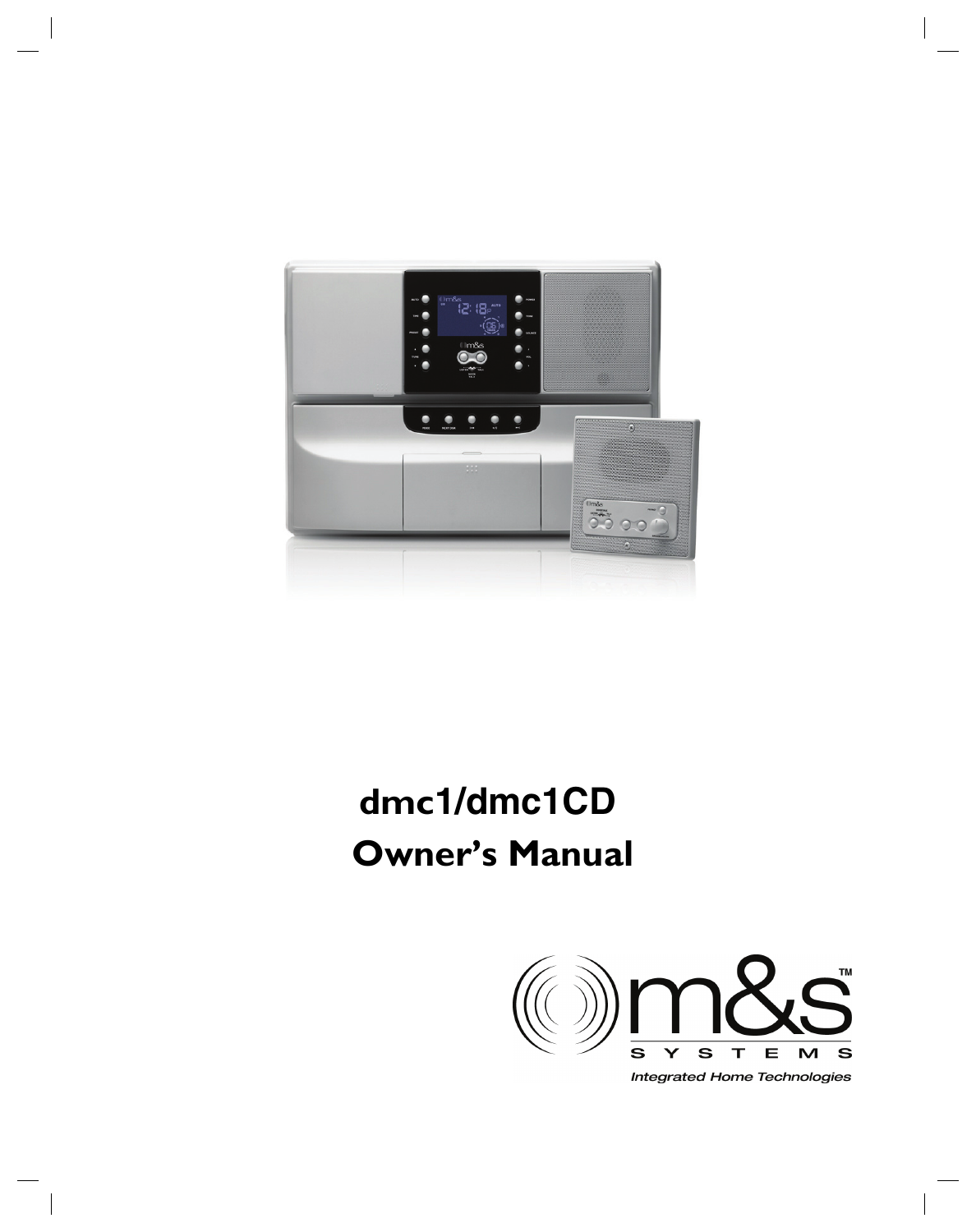## Safety First

#### **READ ALL INSTRUCTIONS CAREFULLY BEFORE INSTALLING OR USING THE dmc1 SYSTEM**

#### **THE dmc1 MUST BE INSTALLED BY M&S SYSTEMS DEALERS OR INSTALLERS, AND MUST CONFORM TO ALL LOCAL BUILDING AND ELECTRICAL CODES.**

#### **Warning: Always follow these safety instructions.**

#### **Retain these instructions for future system reference.**

**DO NOT** expose the dmc1 to moisture. Doing so can create fire or shock hazards and impair the warranty.

**DO NOT** attempt to service this product yourself as opening or removing covers may expose you to dangerous voltage or other hazards and will invalidate your warranty. Neither the Master Station nor the Room/Patio Stations contain any user-serviceable parts. **REFER ALL SERVICING TO QUALIFIED SERVICE PERSONNEL**.



The lightning flash with arrowhead symbol within an equilateral triangle is intended to alert the user to the presence of uninsulated "dangerous voltage" within the product's enclosure that may be of sufficient magnitude to constitute a risk of shock to persons.

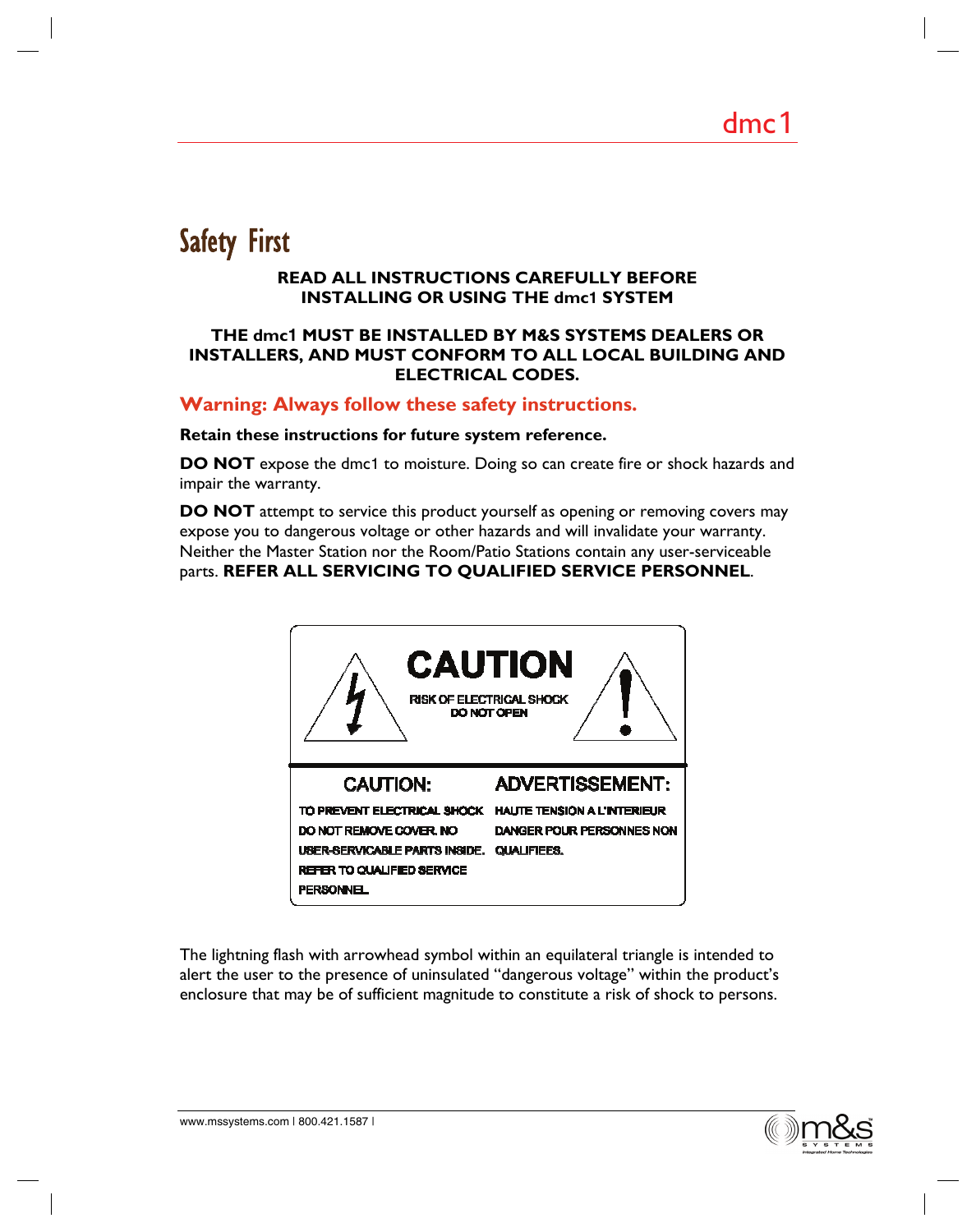The exclamation point within an equilateral triangle is intended to alert the user to the presence of important operating and maintenance (servicing) instructions in the literature accompanying the product.

**USE ONLY** M&S Systems replacement parts and have them installed by an M&S Systems dealer or installer. Unauthorized substitutions can result in fire, electric shock, or other hazards.

Upon completion of any service or product repair, have the M&S Systems dealer or installer conduct a safety check to ensure the system is in proper operating condition.

Use only a damp cloth to clean the Master Station, Room /Patio Stations, Door Stations, and speakers. Do not use liquid cleaners or aerosol cleaners.

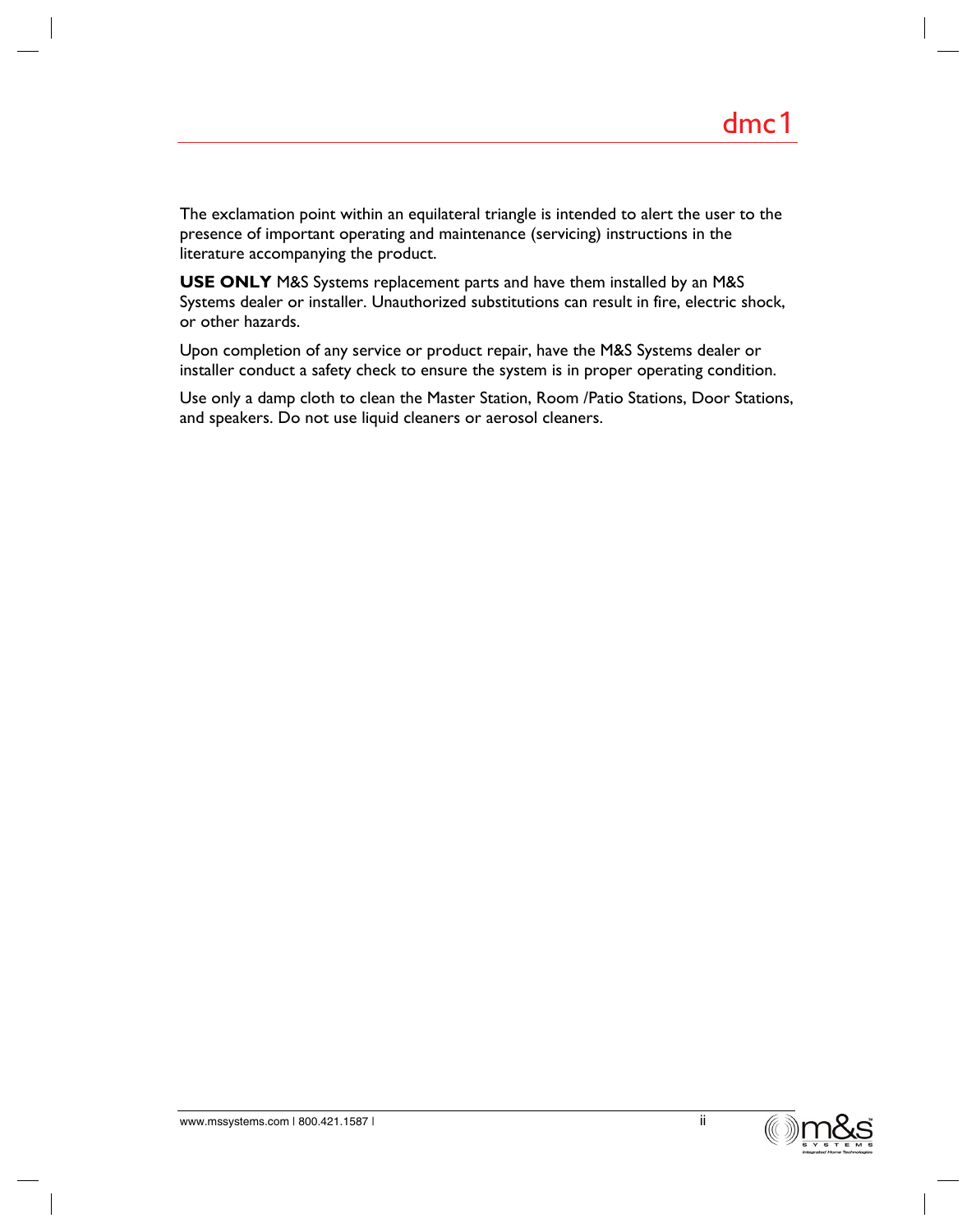## **Table of Contents**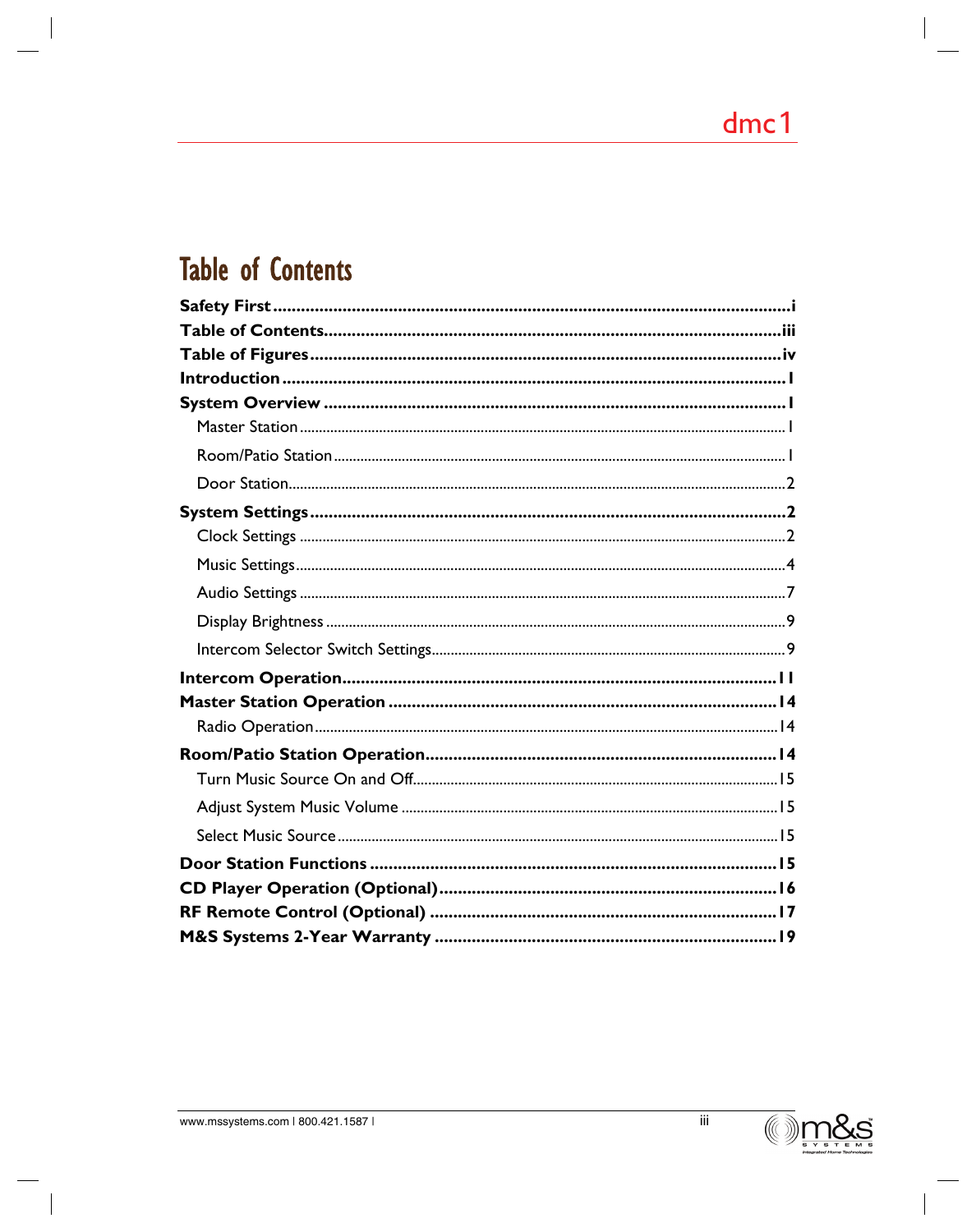# Table of Figures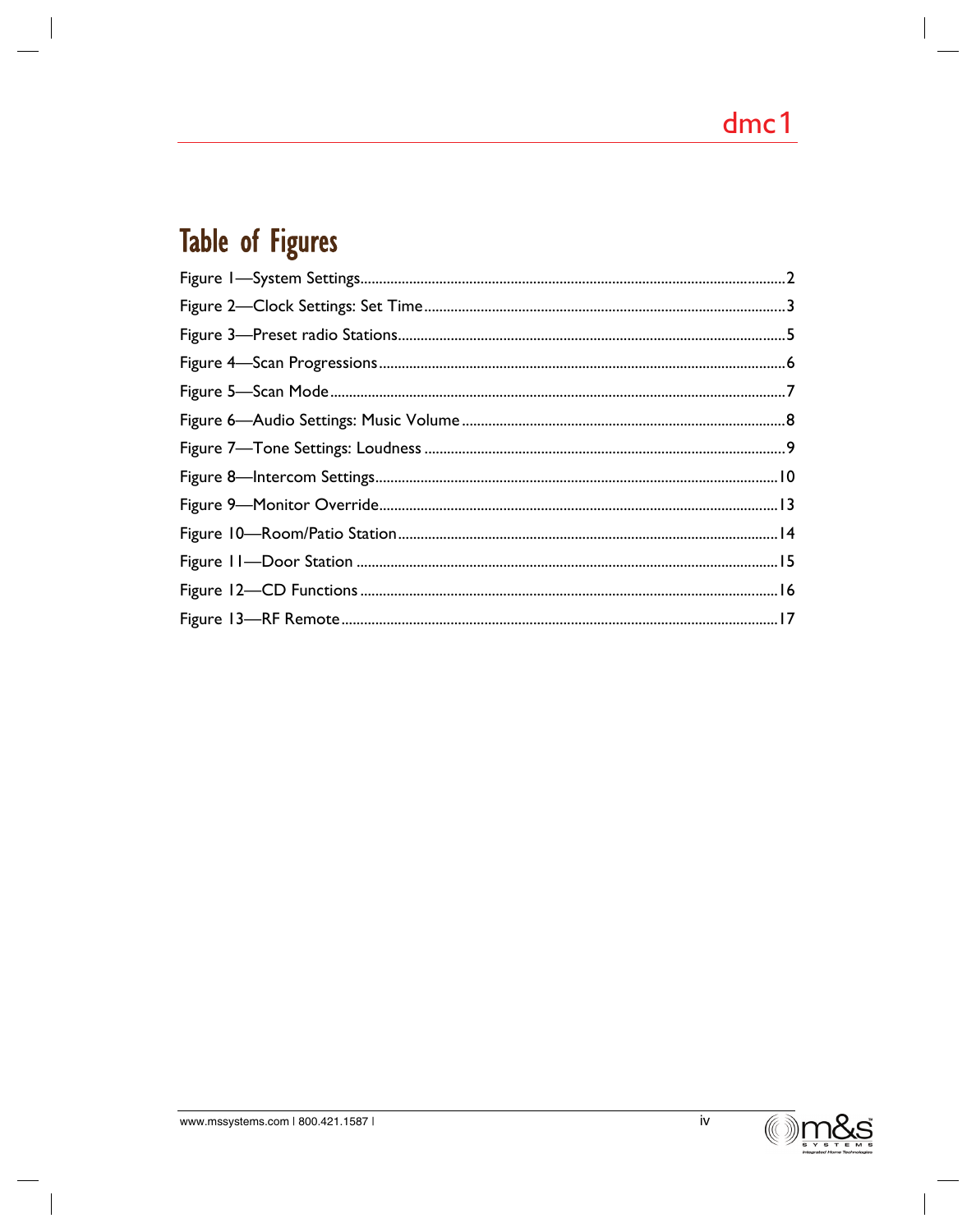## **Introduction**

The dmc1 is an intercom and sound system designed for today's home. Its compact size and modern, elegant look complement any décor. But it offers more than just sensible good looks. It gives you peace of mind as it allows you to communicate with family members and monitor specified rooms. And you can listen to music from radio, CDs, or other sources throughout your home with high-quality sound.

Please read all of the safety instructions before changing any settings on your dmc1.

Keep this manual in a safe place for future reference. If you lose the manual, you can download it from the M&S Systems web site (www.mssystems.com).

## System Overview

The dmc1 System consists of three major components:

- **Master Station**
- Room/Patio Station—You can install up to 9 Room Stations in individual zones, 15 Room Stations in shared zones, including1 Patio Station.
- Door Station—You can install up to 3 Door Stations.

## Master Station

The Master Station gives you control over the system intercom and music capabilities. System setup is established at the master. These setup settings include: set the clock and establish music auto on/off times, select the system music source, save preset radio stations, set the scan mode, and activate the RF Remote. System volume, loudness, treble, bass, and balance (with optional amplifier) can also be controlled from the dmc1 master. Intercom functionality for each Room/Patio Station is established at the master by setting the intercom selector switches. Each room can be set to Intercom Only, Radio and Intercom, Off, or Monitor.

The dmc1 provides the ability to monitor other stations and communicate with Door Stations. System functionality can also be established to provide for Monitor Override and Security/Home Automation features.

### Room/Patio Station

The Room/Patio Stations provide intercom functions and system music control capabilities. Depending on the room configuration at the Master Station, a Room/Patio Station can communicate with or monitor other stations and communicate with the Door Stations. The system's music can be turned on and off, music volume adjusted, and music sources changed from the dmc1RS room stations.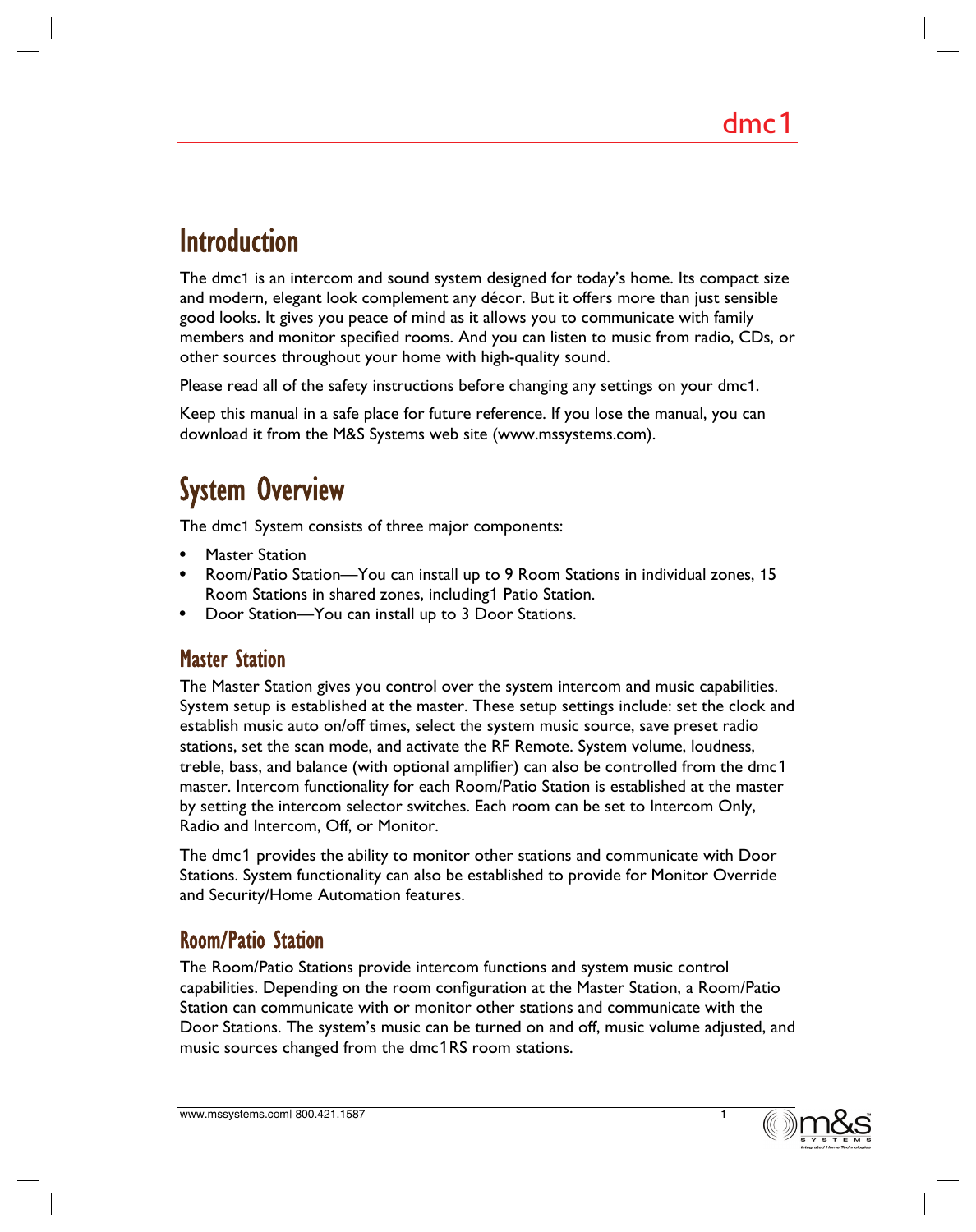### Door Station

The Door Station is an exterior intercom speaker and doorbell installed at home entrances. The dmc1 system supports up to 3 door stations. The door station allows for communications from within the house to visitors. Any station with its Intercom Selector Switches set to Intercom or Radio/INT can communicate with the Door Station.

#### ∧ l2:20P AUTO<sub>(</sub> TIME PRESET **CO** POWER TONE SOURCE ∧ VOLUME **ISTEN** DOOR TALK TUNE Enable or disable Music Auto On/Off Set clock and Music Auto . On/Off times Preset radio stations<sup>®</sup> AM/FM Tune radio Turn system music on and off Select volume and tone settings Select music source Change volume and tone and time settings

# **System Settings**

#### **Figure 1—System Settings**

## Clock Settings

You can set two clock functions:

- Normal—Displays the normal time of day.
- Music Auto On/Off-Sets the times to automatically turn the last music source on and then off.

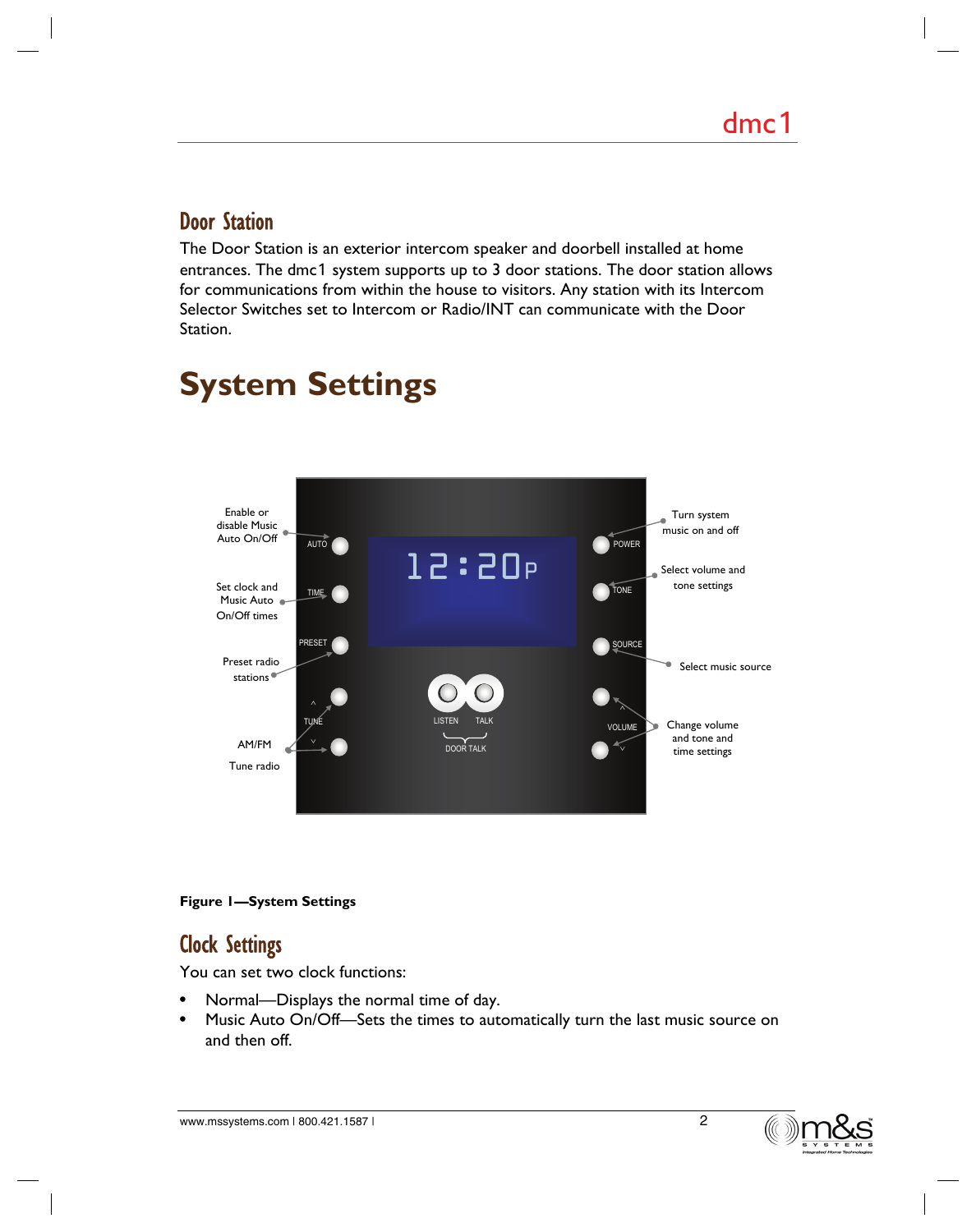

#### **Figure 2—Clock Settings: Set Time**

To change clock settings:

- 1. Press TIME. The hour field for Normal Time blinks, and SET TIME appears on the display.
- 2. Press VOLUME UP or VOLUME DOWN to change the hour. An *A* or *P* indicates AM or PM, respectively.
- 3. Press TIME. The minute field blinks. Use the VOLUME buttons to change the minutes.
- 4. Press TIME to continue through the settings: Music Auto On, hour and minutes and Music Auto Off, hour and minutes.
- 5. After you have entered Music Auto Off minutes, press TIME to return to Normal Time display.

Note: You can enable or disable the AUTO function. The word "Auto" will appear on the display when Auto Function is on. See *Music Settings/Auto On/Off.*

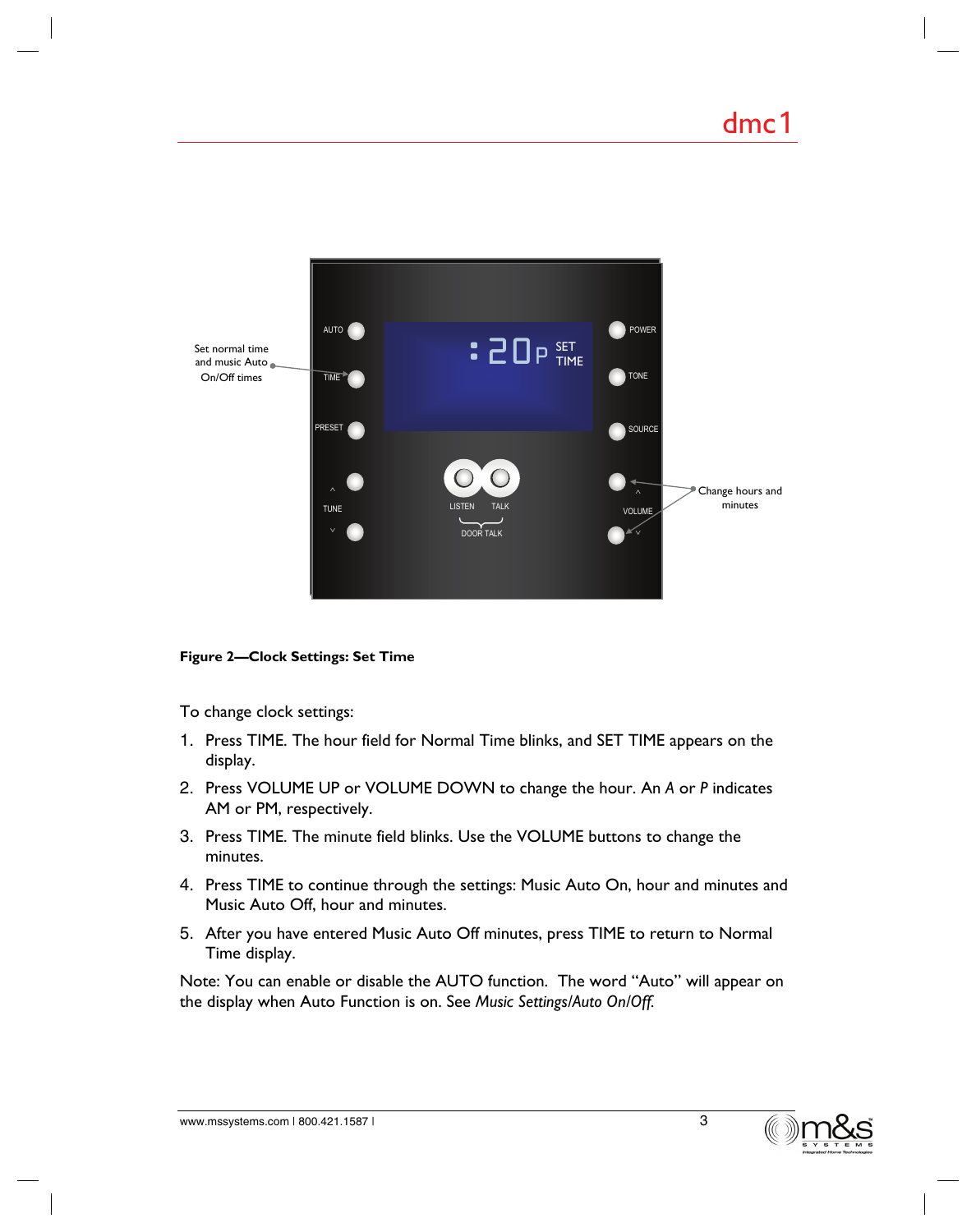### Music Settings

### Music Source

You can select from four music sources:

- AUX—Any source you connect, such as an external CD player or a stereo system
- AM radio band
- FM radio band
- CD player (dmc1 System CD player). This source can also be used to hook up an external audio device if the system does not include a dmc1CD player. For CD functionality, see *Master Station Operation/CD Player Operation.*

To select a music source:

- 1. Press POWER to turn on music.
- 2. Press SOURCE repeatedly to cycle through AUX, AM, FM, and CD until you reach the music source you prefer.

### Music Auto On/Off

You can set the system to turn music on automatically at a predetermined time and to turn the music off automatically at a predetermined time.

- 1. Set the Auto On/Off times as described under *Clock Settings*.
- 2. Press the AUTO button to toggle between On and Off. When the Auto function is on, AUTO appears on the display.

### Radio Settings

You can tune in FM or AM radio stations, and can set up to 8 presets on each band.

#### Tune the Radio

To tune a radio station:

- 1. Press POWER to turn on the music.
- 2. Select FM or AM. See *Music Settings/Music Source* for instructions.
- 3. Use TUNE UP or TUNE DOWN to find a station. If you press and release, within 1 second, TUNE UP or TUNE DOWN, the tuner goes into Seek Mode and finds the next station with a strong signal. If you press and hold TUNE UP or TUNE DOWN, the tuner goes into Scan Mode and scans all frequencies until you release the button.

Note: For the first two seconds, the tuner scans at slow speed to allow for fine tuning. After two seconds, the tuner scans at fast speed.



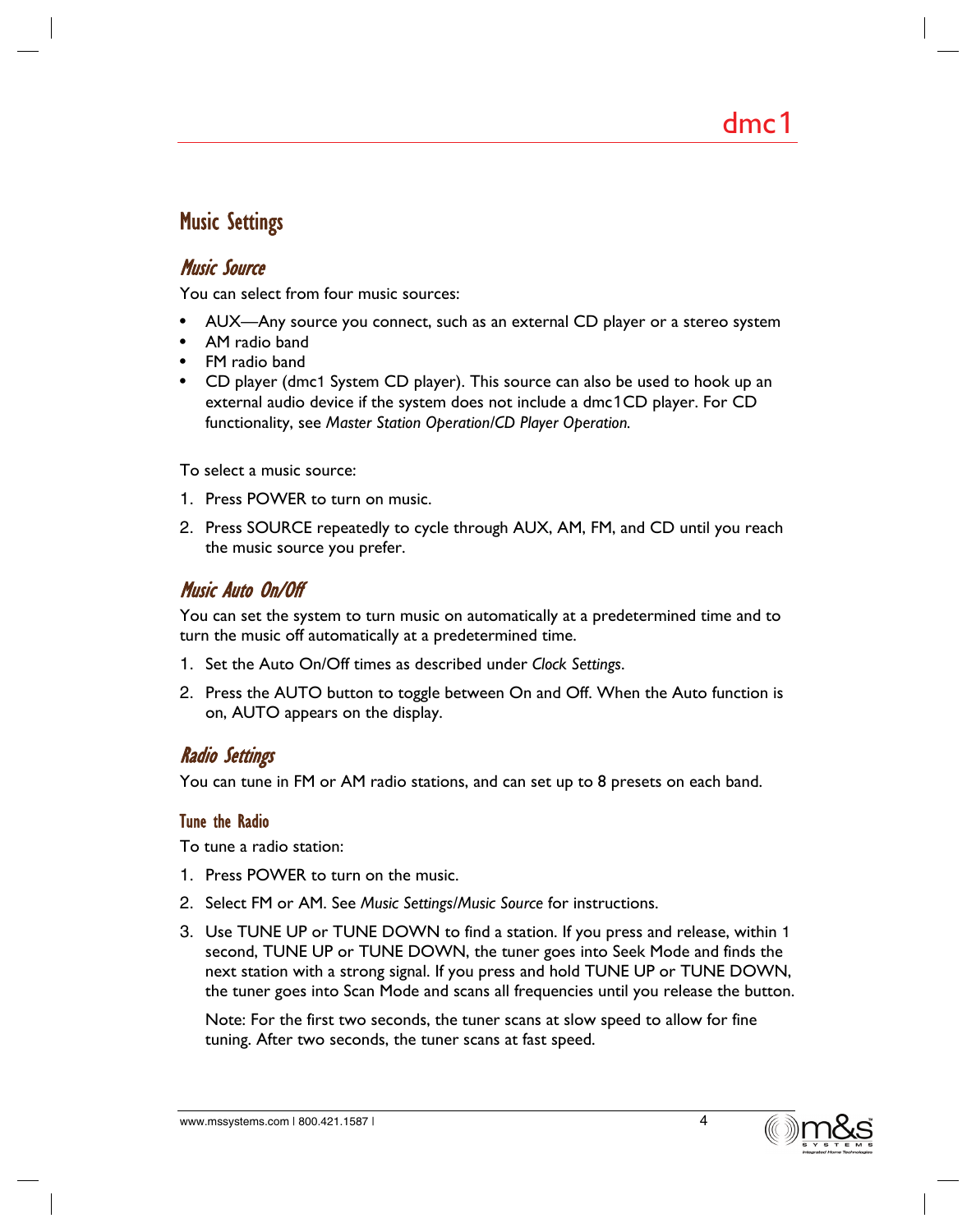#### Preset Radio Stations

To preset radio stations:

- 1. Press POWER to turn on the music.
- 2. Select FM or AM. See *Music Settings/Music Source* for instructions*.*
- 3. Use TUNE UP or TUNE DOWN to find a station. See *Tune the Radio* above for seek and scan functions.
- 4. Simultaneously press TUNE UP and TUNE DOWN to enter Store Preset mode. The display shows PRESET and a preset number.



**Figure 3—Preset radio Stations** 

- 5. If you don't want to assign a preset number, wait 5 seconds and your selected radio station will automatically be assigned to the preset number that is displayed. If you want to select the preset number, press the PRESET button repeatedly to cycle through numbers1-8 until you reach the preset number you want.
- 6. Wait 5 seconds. The display updates to show the new station for the selected preset number.

Note: This activity can be cancelled at any time during the process by pressing TUNE UP and TUNE DOWN simultaneously again, and no new preset is stored.

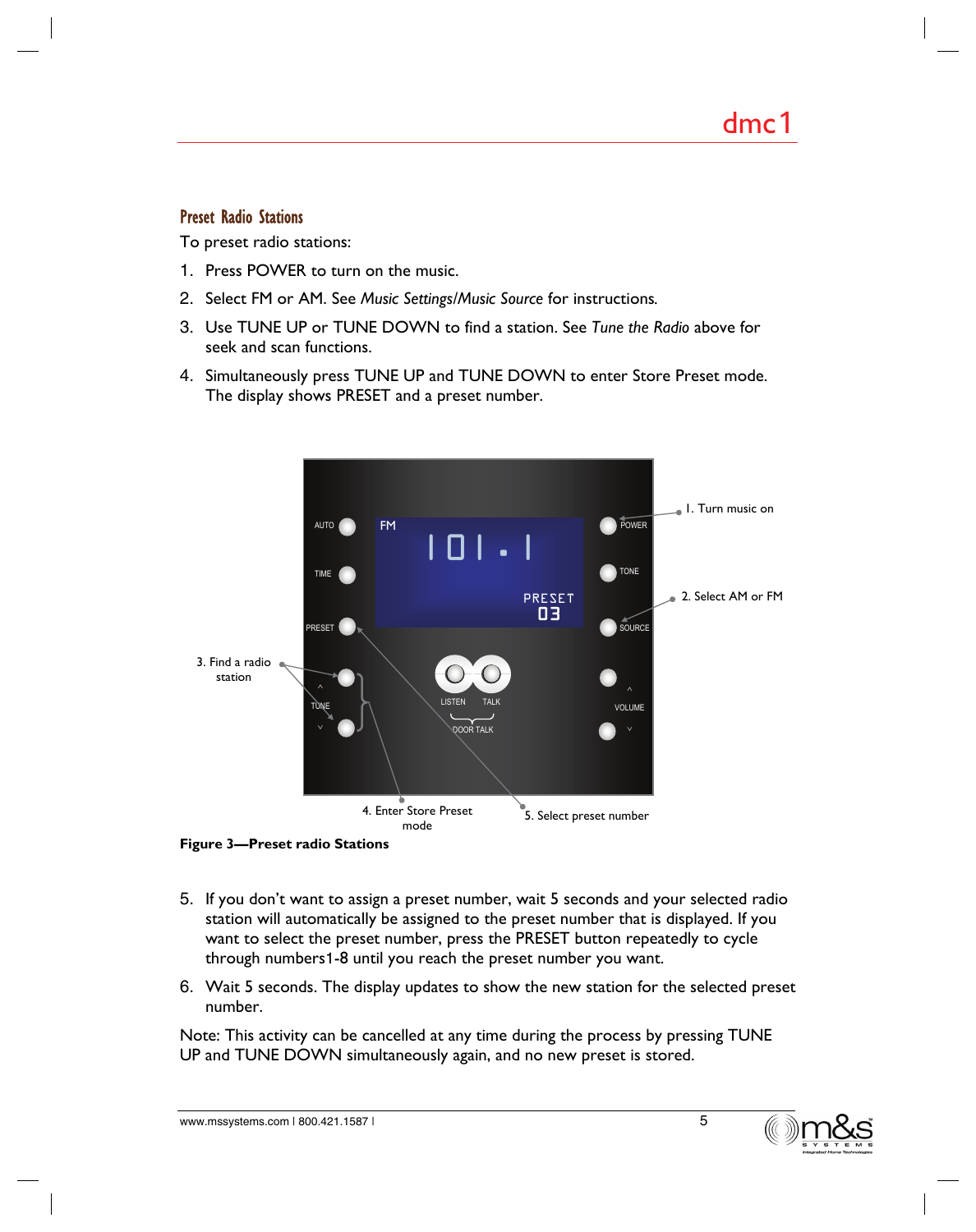### Scan Mode

Two scan modes are available:

- Scan 1—Allows the Room/Patio stations to scan through the four music sources (AUX, AM, FM, CD). On radio bands AM and FM, Scan 1 scans through the preset radio stations: AM 1-8 and FM 1-8. See *Music Settings/Radio Settings* for information on how to preset radio stations.
- Scan 2—Allows Room/Patio stations to scan through the four music sources (AUX, AM, FM, CD.) On radio bands AM and FM, Scan 2 scans all strong stations before moving on to the next source.



#### **Figure 4—Scan Progressions**

To set the Scan Mode:

1. To change the scan mode, simultaneously press and release PRESET and SOURCE again. The display shows either Scan1 or Scan2.

Note: Exit out of scan mode by pressing PRESET and SOURCE or waiting for the display to show the clock time again.

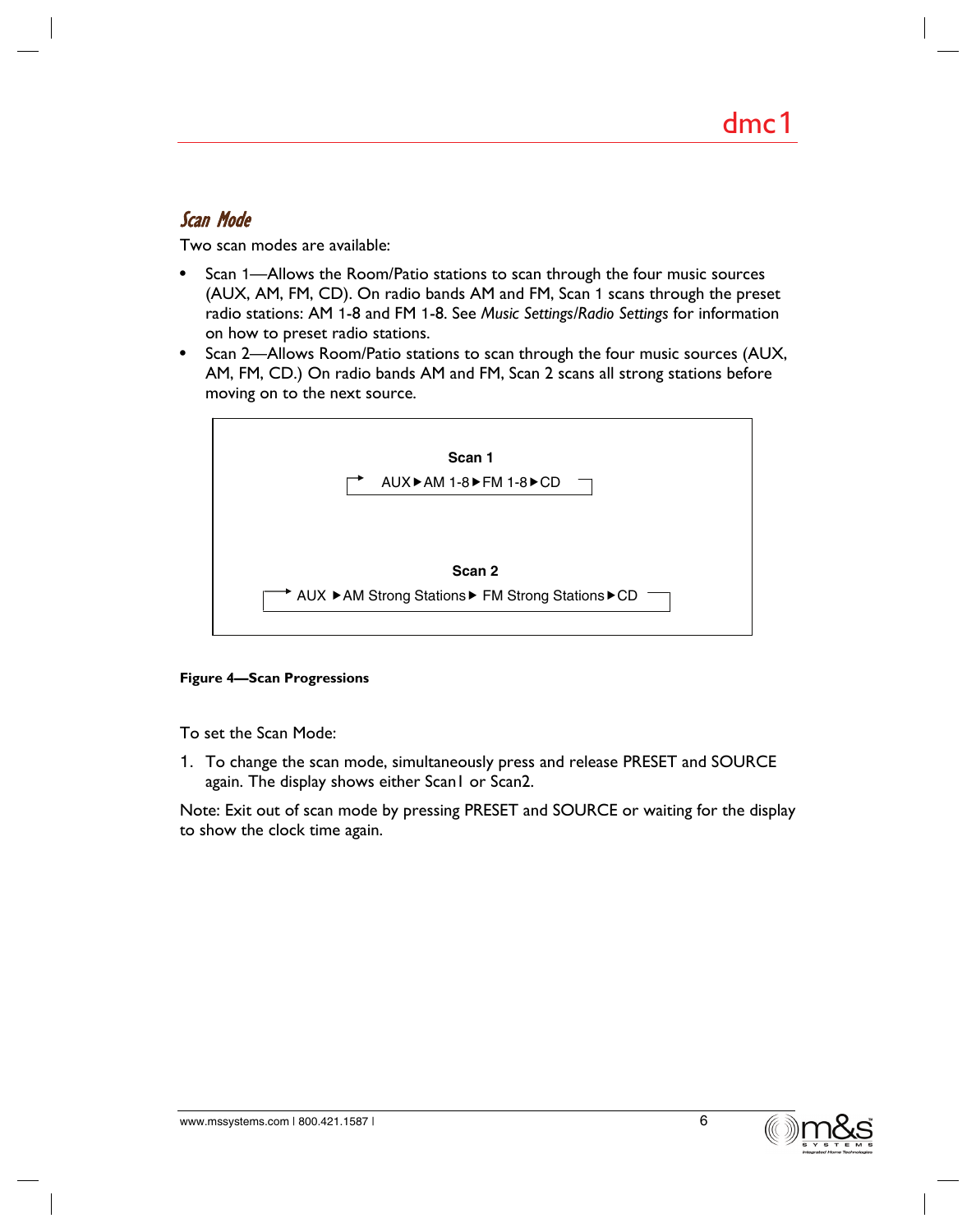

**Figure 5—Scan Mode** 

## Audio Settings

#### Volume

- Music—Adjusts the volume for system music
- Master Station—Adjusts the volume for the speaker on the Master Station only
- Intercom—Adjusts the volume for the system intercom

#### Tone

- **Loudness**
- Treble
- **Bass**
- Balance (if you have the optional stereo power amplifier)

To change volume and tone settings:

- 1. Press POWER to turn on music. The system defaults to music volume. Use VOLUME UP and VOLUME DOWN to adjust the music volume from 0-29. All other audio settings return to music volume after 5 seconds.
- 2. Press TONE. Master Volume appears. This controls the volume for the Master Station speaker only. Use VOLUME UP and VOLUME DOWN to adjust the Master Volume from 0-29.

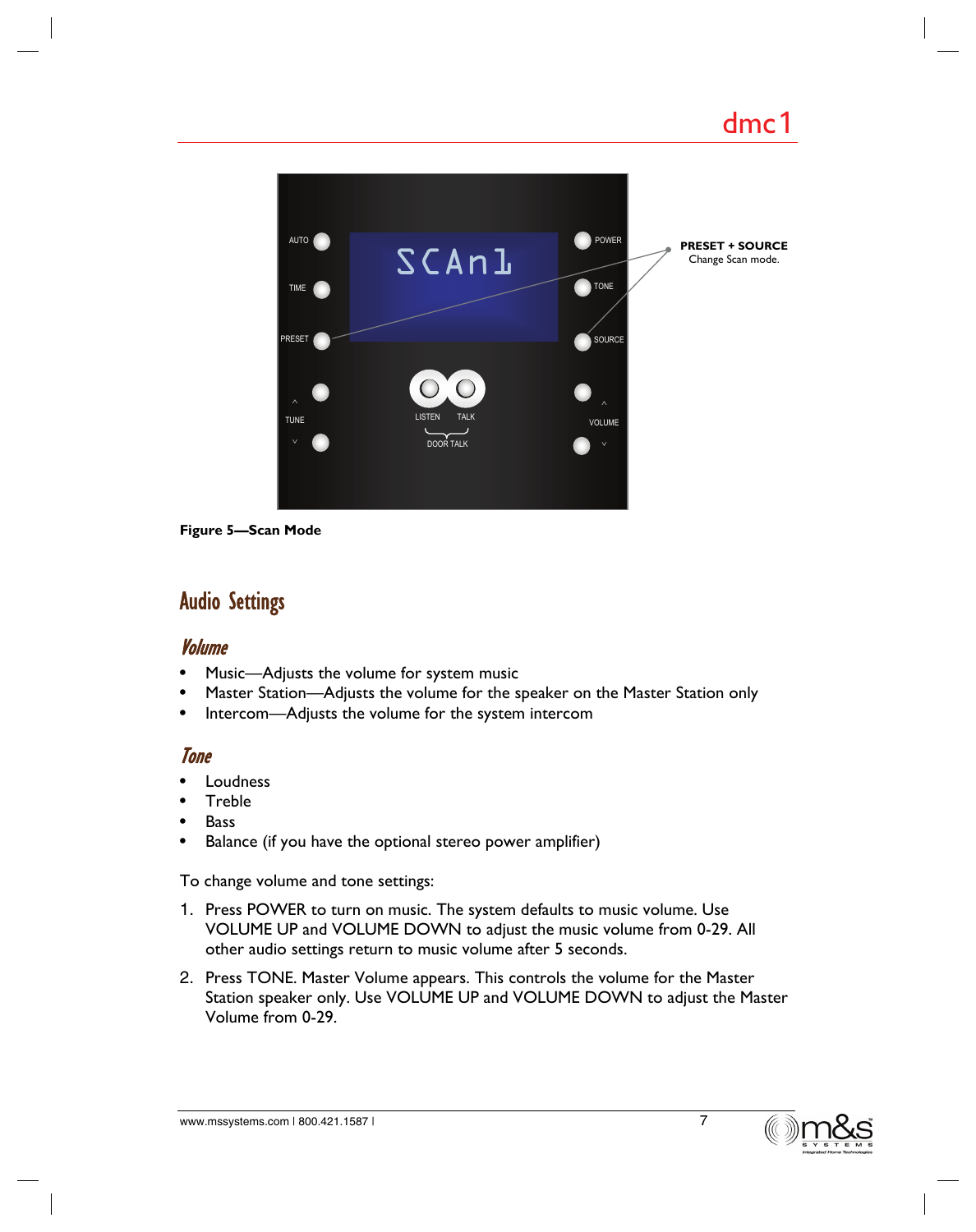Note: When music is off, use VOLUME UP and VOLUME DOWN to adjust Master Volume.

- 3. Press TONE. The Loudness function appears. Press VOLUME UP to turn Loudness on. Press VOLUME DOWN to turn Loudness off.
- 4. Press TONE. The Treble function appears. Use VOLUME UP and VOLUME DOWN to adjust the treble from 0-14.
- 5. Press TONE. The Bass function appears. Use VOLUME UP and VOLUME DOWN to adjust the bass from 0-14.
- 6. Press TONE. If you have the optional stereo power amplifier, the Balance function appears. Use VOLUME UP and VOLUME DOWN to adjust the Balance from +10 to  $-10.$  (Zero = equal balance.)
- 7. Press TONE. Intercom Volume appears. Use VOLUME UP and VOLUME DOWN to adjust the Intercom Volume from 0-29.

Note: When music is off, press TONE to access Intercom Volume, then use VOLUME UP or VOLUME DOWN to adjust Intercom Volume.



**Figure 6—Audio Settings: Music Volume** 

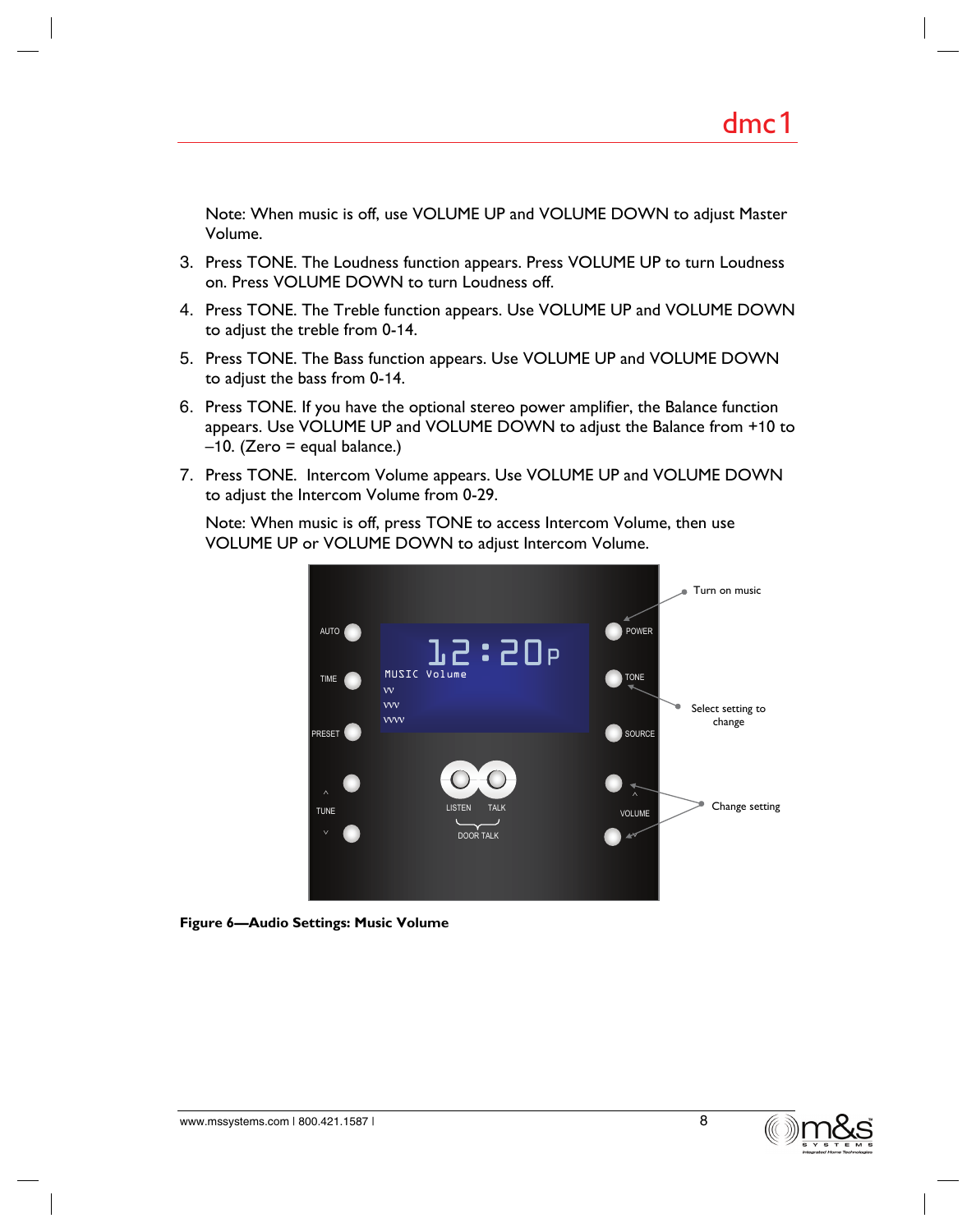

#### **Figure 7—Tone Settings: Loudness**

## Display Brightness

- 1. Simultaneously press TUNE UP and POWER. The display cycles through brightness levels: low, medium, and high, then repeats the cycle.
- 2. Press the buttons repeatedly until you reach the brightness you prefer.

### Intercom Selector Switch Settings

You can set all major Intercom functions using the Intercom selector switches on the Master Station.

You can set each station to one of four configurations:

- Intercom Only
- Radio/INT (Music source and Intercom)
- Off
- Monitor

Note: When the system has more than 9 Room Stations some intercom selector switches will control two room stations.

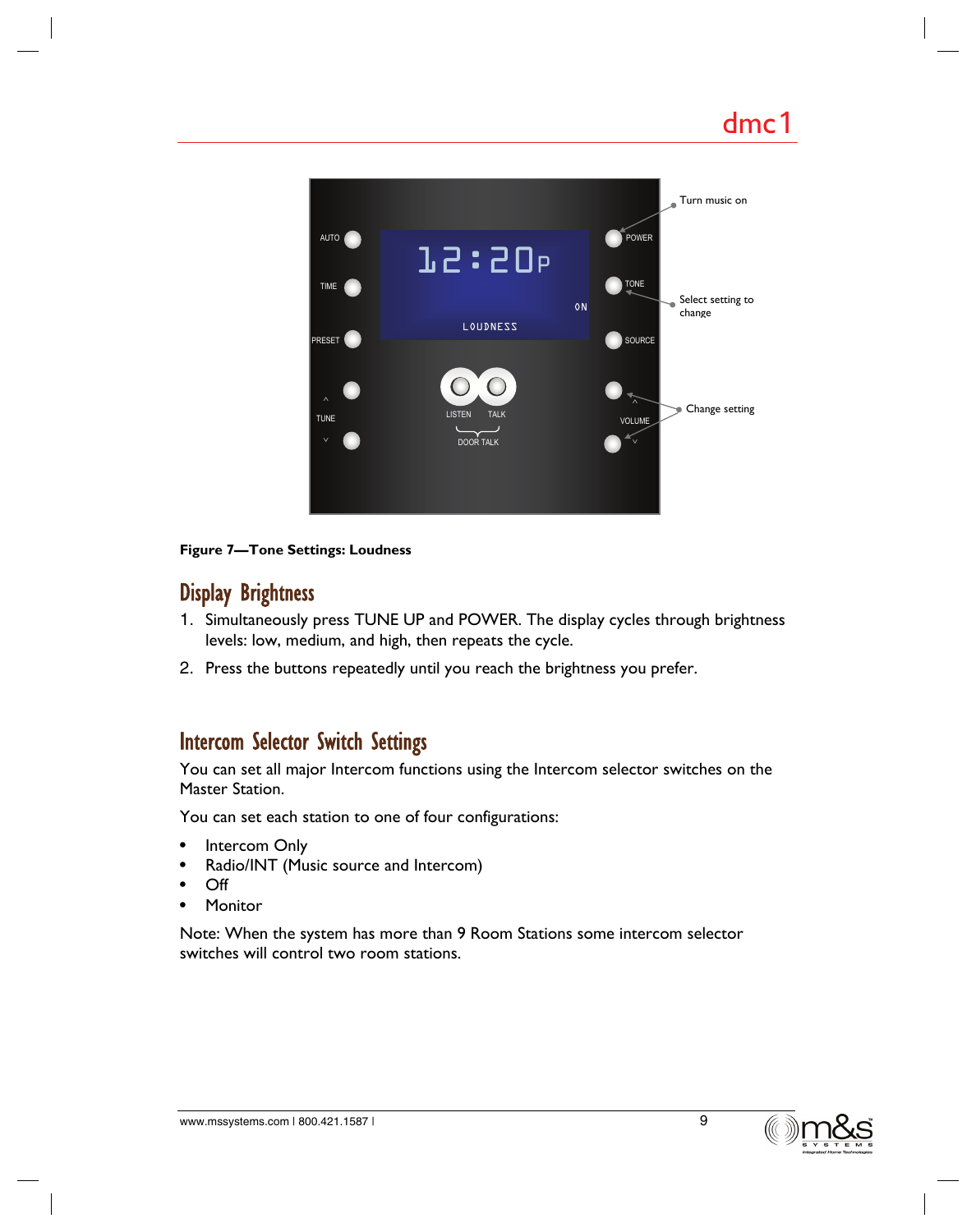## dmc1



**Figure 8—Intercom Settings** 

#### Intercom

When a station is set to Intercom (Intercom only):

- You can talk and listen from this station.
- The room does not receive music.
- The room cannot be monitored.
- The room cannot hear other rooms that are set to Monitor.
- Note: When a station is set to Intercom, the sound and activity in that room can be heard by another room station by pressing the LISTEN button.
- The station hears the door chime and users can talk and listen to the Door Station.

### Radio and Intercom

When a station is set to Radio/INT (Music source and Intercom):

- You can talk and listen from this station.
- The room can receive music.
- The station can monitor any other station that is set to Monitor.
- Note: When music is on, the audio from a monitored room is heard in addition to the music.
- The station itself cannot be monitored.

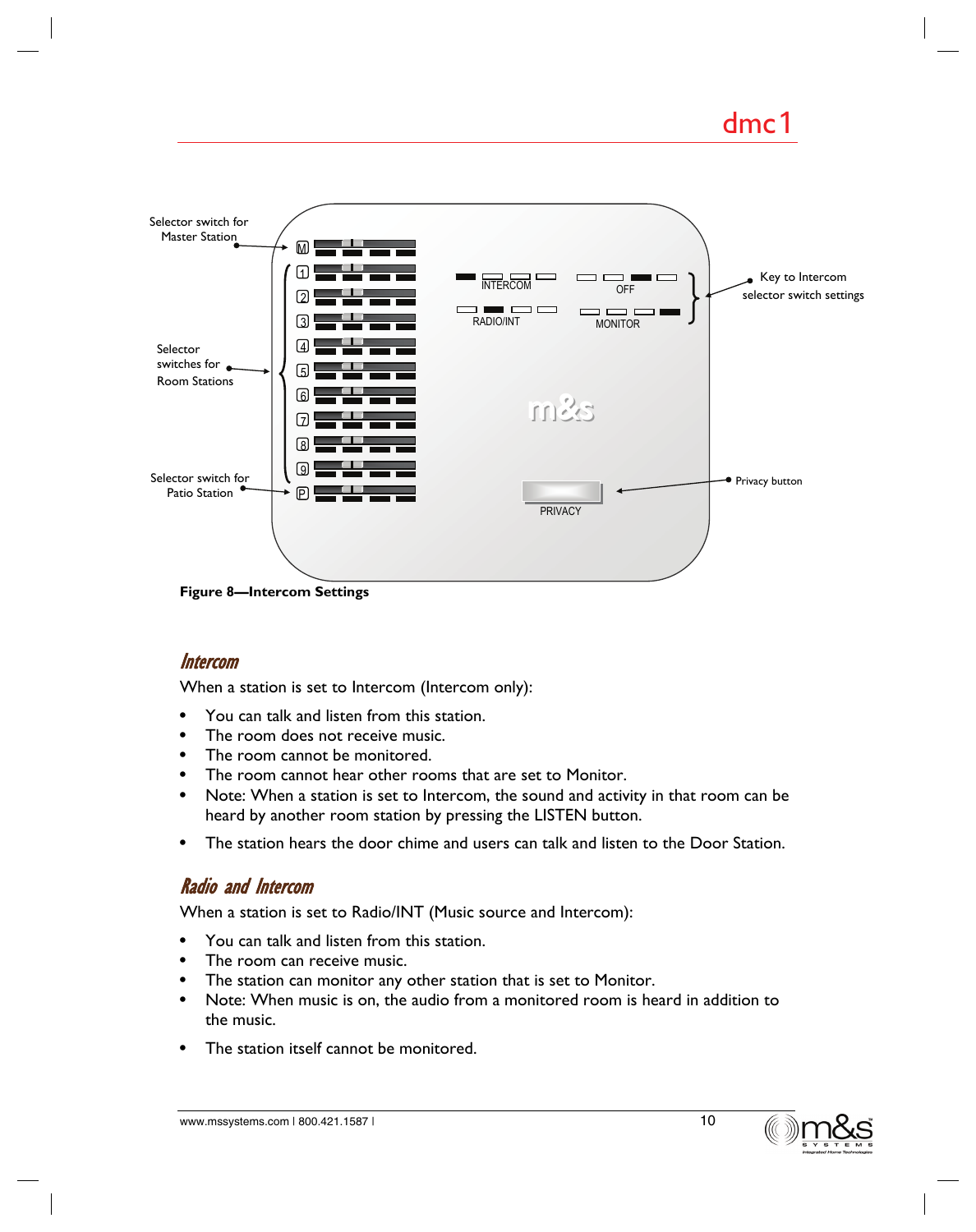Note: When a station is set to Radio/INT, the sound and activity in that room can be heard by another room station by pressing the LISTEN button.

• The station hears the door chime and communicate with and listen to a door Station.

### Off

When a station is set to OFF:

- You can communicate from a Room Station but you cannot communicate from a Patio Station.
- Other Room Stations cannot listen to the room.
- The room cannot receive music or intercom-related audio.
- The room cannot be monitored.
- The station does not hear the door chime and cannot talk and listen to the Door Station.

#### **Monitor**

When a station is set to Monitor:

- Any station set to Radio/INT can continually hear all sound and activity in the room.
- You can communicate with other room stations.
- The room cannot hear the door chime.
- You can talk to the Door Station, but will not be able to listen to it.
- The room cannot receive music.
- Other rooms can talk to a monitored station, if the monitor override is set to On.

## Intercom Operation

#### Talk

Talk allows users to talk to all stations with selector switches set to Intercom or Radio/INT, unless they have PRIVACY button pushed in.

To initiate a Talk/Listen session, press TALK and begin talking. You can hear remote users if you press the LISTEN button or if they press their TALK button.

#### **Listen**

Press LISTEN to listen to all stations set to Intercom or Radio/INT. You cannot hear stations that have PRIVACY activated.

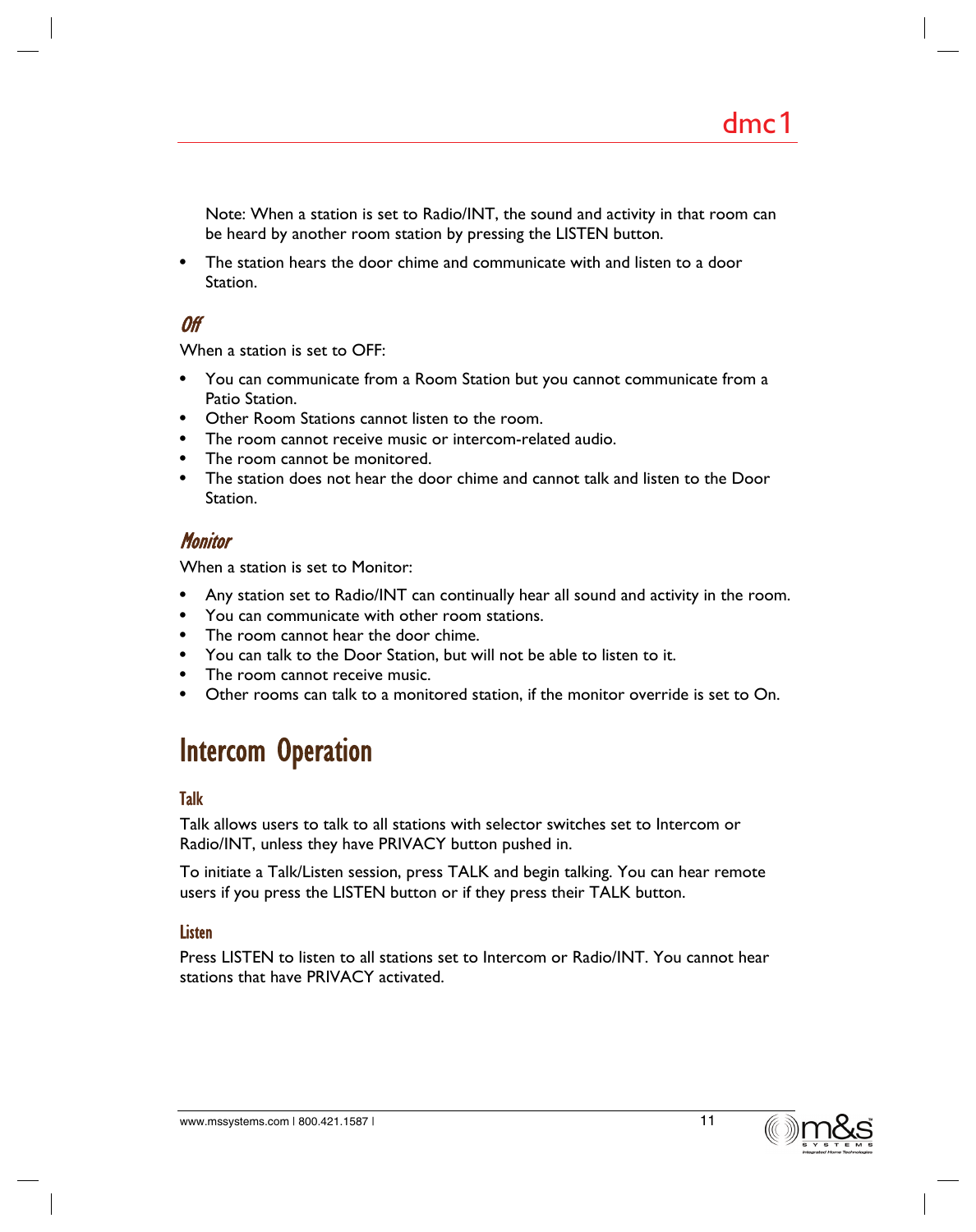#### Door Talk/Listen

- Press TALK and LISTEN simultaneously to enter Door Talk mode. This allows you to talk to the Door Stations. All other stations set to Intercom or Radio/INT can hear the conversation, unless they have the PRIVACY button activated.
- Release the TALK and LISTEN buttons to listen to the Door Station. The Listen mode is active for a total of 25 seconds after you release the TALK and LISTEN buttons. You may talk again at any time by pressing TALK and LISTEN. Each time the buttons are released, you can listen for another 25 seconds.
- Door Talk mode is suspended at the end of the 25 second listening period or if you press either the TALK button or the LISTEN button individually.

#### **Monitor**

All stations set to Radio/INT on the Master Station can continually hear the sound and activity from a station set to Monitor.

#### Monitor Override

From the Master Station, you can temporarily override the Monitor so you can communicate with stations set to Monitor. When Monitor Override is off, stations set to Monitor cannot hear any intercom communication or the door chime. When Monitor Override is on, stations set to Monitor can hear only incoming talk from other room stations.

To turn Monitor Override on and off:

1. To change the setting, simultaneously press and release AUTO and POWER. The display shows either ON (Monitor Override - on) or OFF (Monitor Override - off.)

Note: Exit the monitor override setting by pressing AUTO and POWER or waiting for the display to show the clock time again.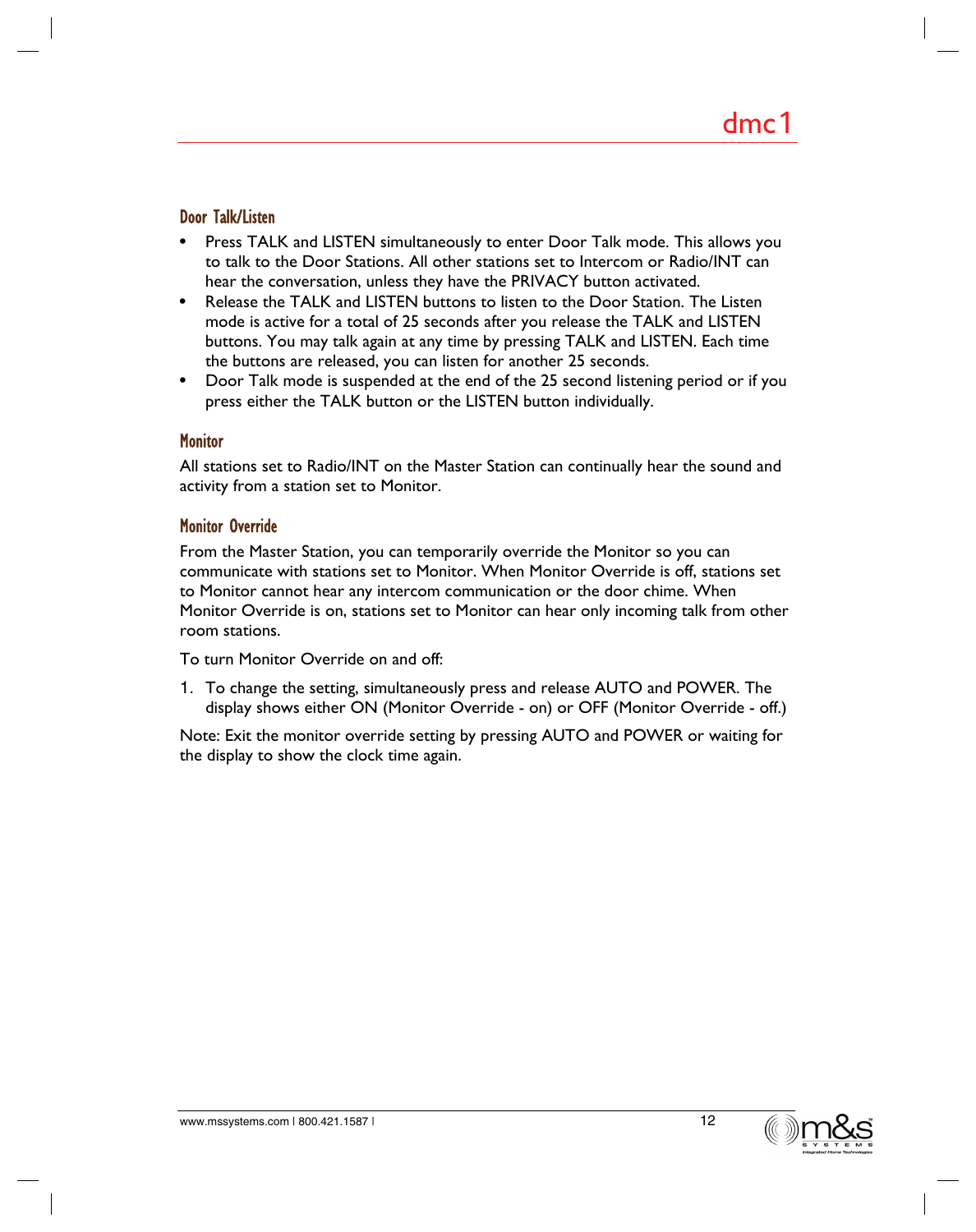

**Figure 9—Monitor Override** 

#### **Privacy**

When the PRIVACY button is activated at a station, the station cannot be listened to or monitored.

- The room can still communicate using the Talk feature.
- The room still receives music.
- The room will still hear the door chime.

#### Security/Home Automation (Optional)

This optional function can control another system that is properly connected to the dmc1. For example, it may control a door release mechanism, turn on the lights, set off an alarm, etc. This function is available from the Master Station and all remote scan Room Stations (dmc1RS). It is not available from a Patio Station.

To initiate this feature from a room station:

- 1. Simultaneously press VOLUME UP and VOLUME DOWN and hold for at least 4 seconds. After 4 seconds, this feature is active for as long as the buttons are pressed.
- 2. Release the buttons to deactivate the feature.

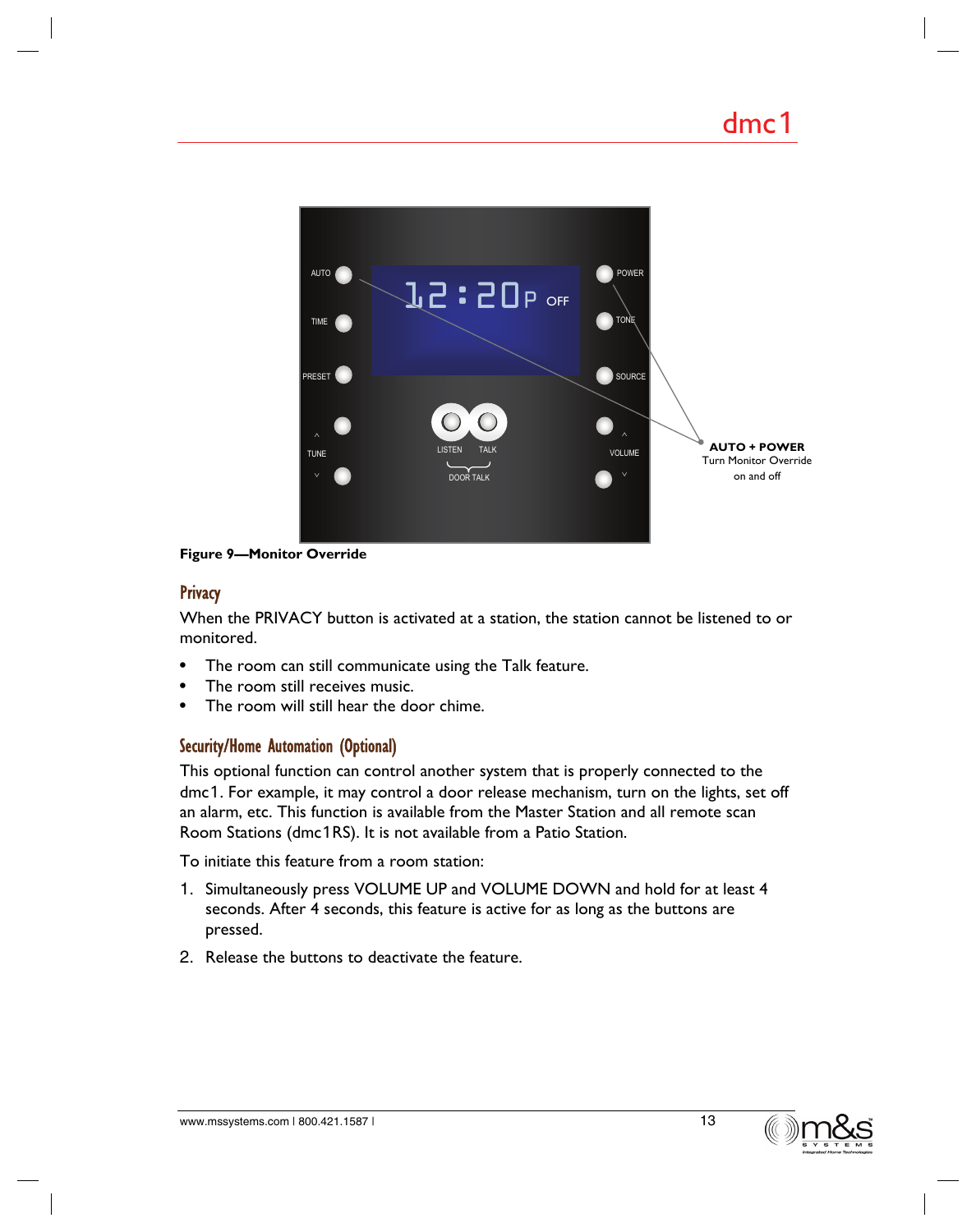## Master Station Operation

### Radio Operation

- 1. Press POWER to turn on music.
- 2. Select either FM or AM as the music source. See *Master Station Settings*/*Music Settings/Music Source* for instructions.
- 3. Use TUNE UP or TUNE DOWN to select a station, or press PRESET to select a preset station.

## Room/Patio Station Operation



**Figure 10—Room/Patio Station** 

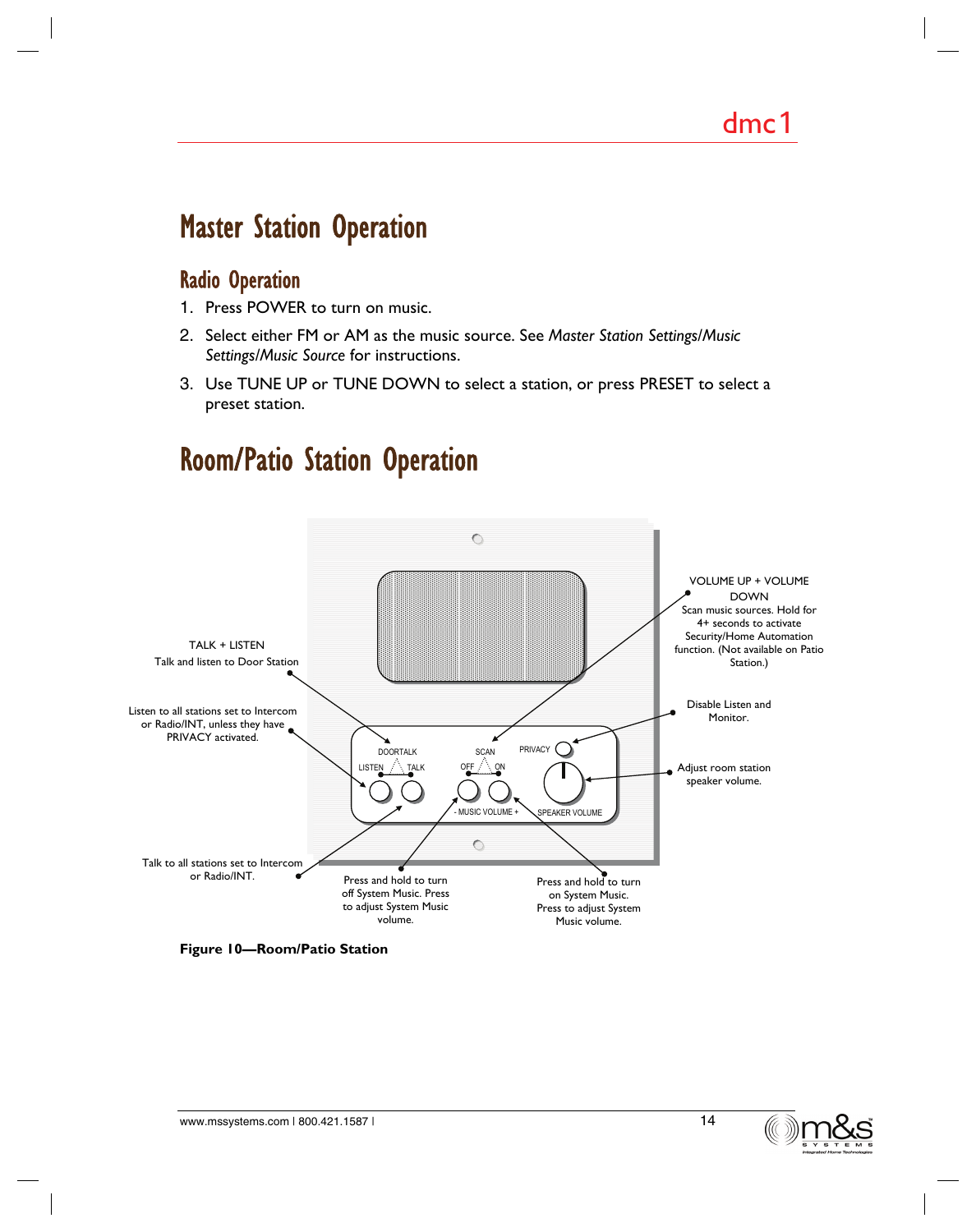### Turn Music Source On and Off

You can turn the Music Source on and off from any Room/Patio Station.

- To turn the Music Source on, press the MUSIC VOLUME UP button.
- To turn the Music Source off, press the MUSIC VOLUME DOWN button until the volume level goes to zero.

### Adjust System Music Volume

Adjust the system music volume from any Room/Patio Station by pressing VOLUME UP or VOLUME DOWN.

### Select Music Source

The system music source can be selected from any Room/Patio Station. The music sources that are available vary depending on the Scan setting on the Master Station. (See *Master Station Settings/Music Settings/Scan Mode* for details.)

Note: You cannot select specific tracks on the CD from a Room/Patio Station.

To scan for a music source:

1. Simultaneously press and release VOLUME UP and VOLUME DOWN to switch music sources.

Note: If you press and hold these buttons for 4 seconds or more, you initiate the Security/Home Automation function. (See *Intercom Operation/Security/Home Automation* for details.) This function is not available on the Patio Station.

## Door Station Functions



**Figure 11—Door Station** 

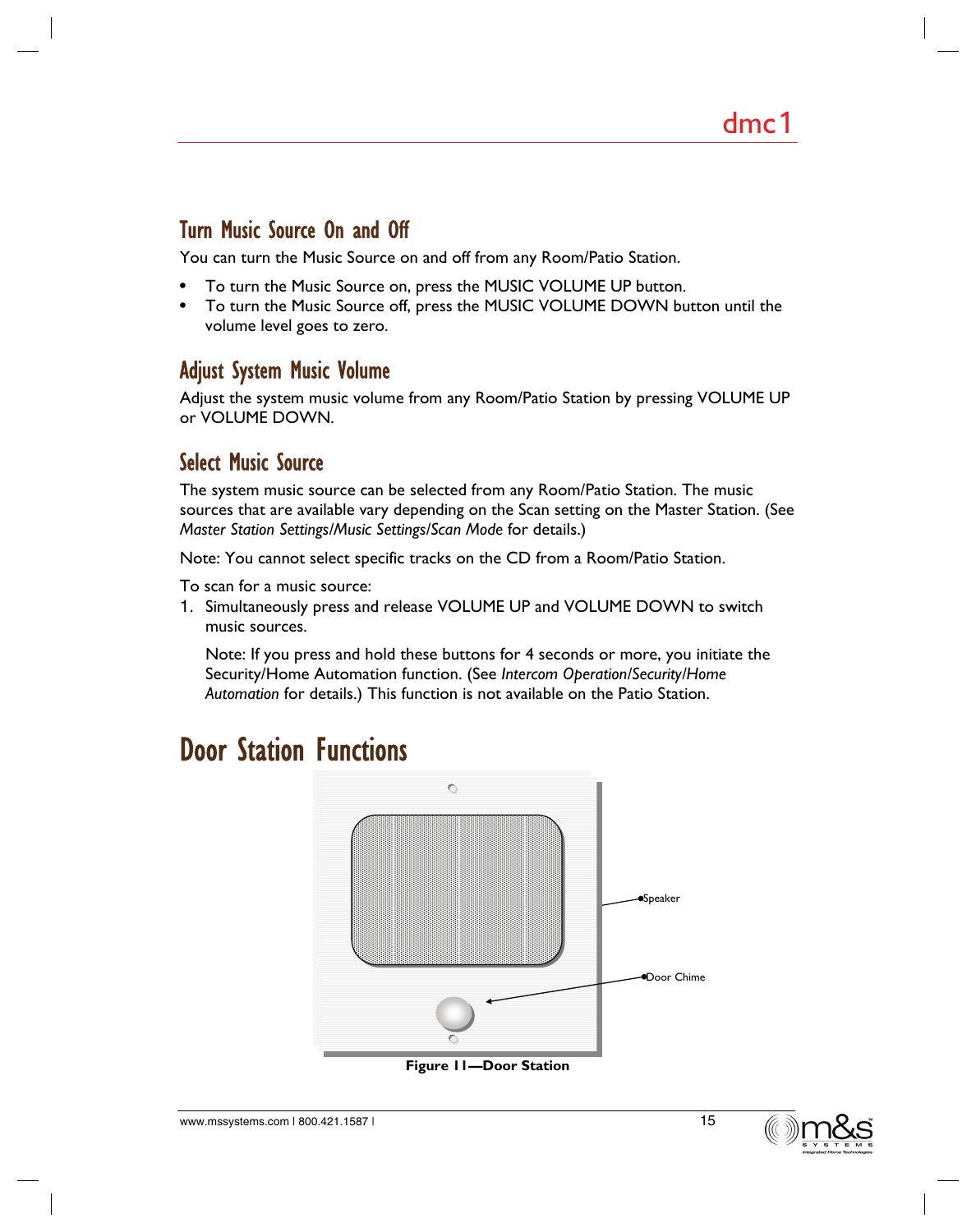When the button on the Door Station is pressed, the chime is heard on all stations set to Intercom or Radio/INT, even if the PRIVACY button is activated.

- All system audio (music and intercom) is muted when the chime rings.
- If the Door Station is engaged in a talk or listen session, the chime is not heard.

## CD Player Operation (Optional)

- 1. Load up to 6 CDs in the CD changer.
- 2. Press POWER to turn on music.
- 3. Select CD as the music source. See *Master Station Settings*/*Music Settings/Music Source* for instructions.

When CD is selected as the music source, the display shows the following information:

- Which CD is playing, indicated by a circle around the CD number
- The track that is playing, indicated by the number on the display

Note: Initially, the display shows six CD positions. If the CD player reaches a CD position and finds no CD loaded there, that number disappears from the display.



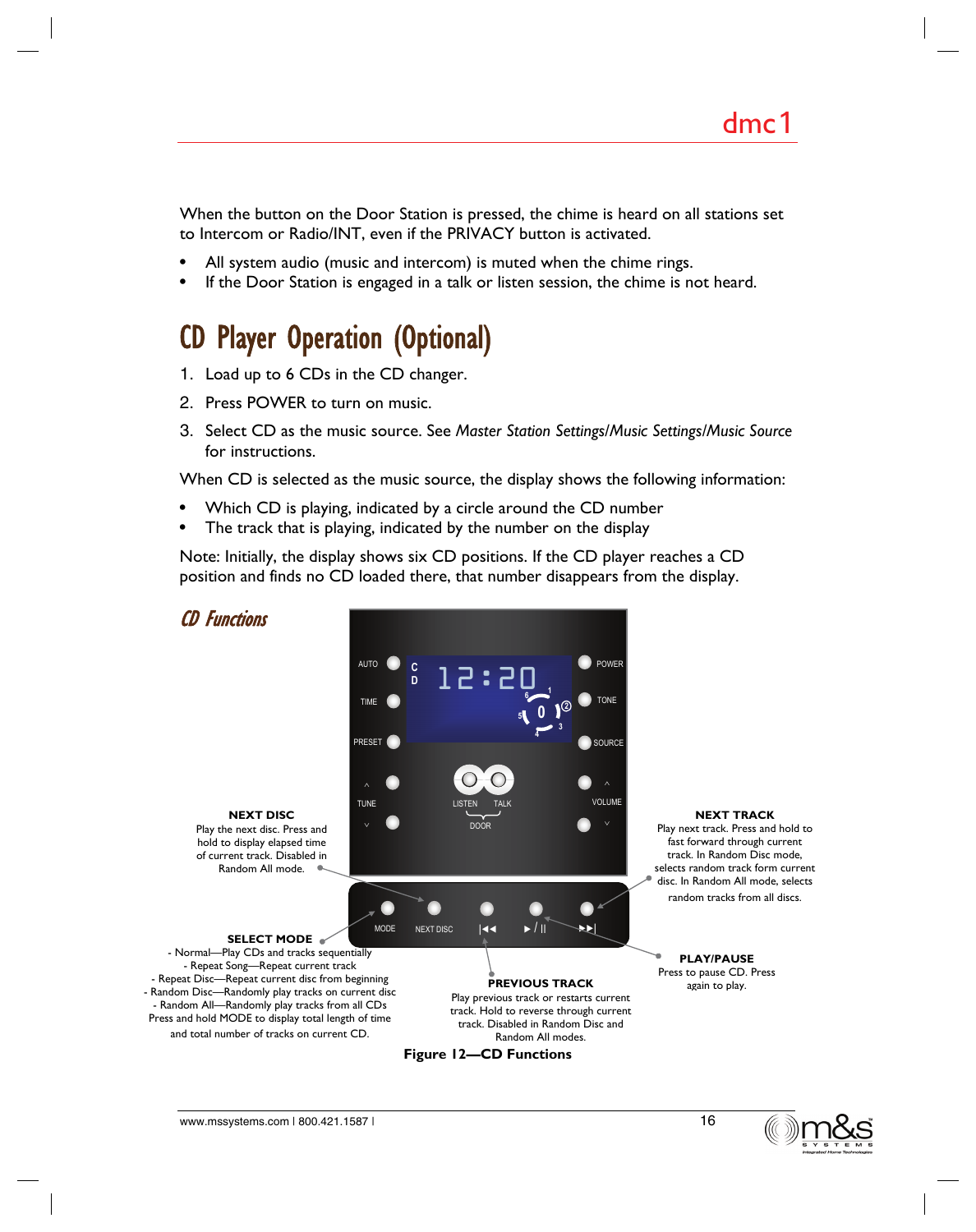## RF Remote Control (Optional)

Up to 4 different remotes can be programmed to control the Master Station. The system obtains a unique code from the remote, virtually insuring that no one else can interfere with your system and you will not interfere with anyone else.

To program the RF remote:

- 1. Simultaneously press and release AUTO and SOURCE. RF and SET appear on the display.
- 2. Press and hold any button on the remote until the RF and SET disappear from the display. The remote is now ready to use.

Note: To cancel programming of remote, press and release AUTO and SOURCE.

The remote is an RF (radio frequency) remote control, which means that you can use it from any location in the house. You do not have to be in the same room as the Master Station.



#### **Figure 13—RF Remote**

Note: If 4 remotes have previously been programmed and a replacement remote (due to breakage or loss) is ordered, all 4 remotes will need to be reprogrammed.

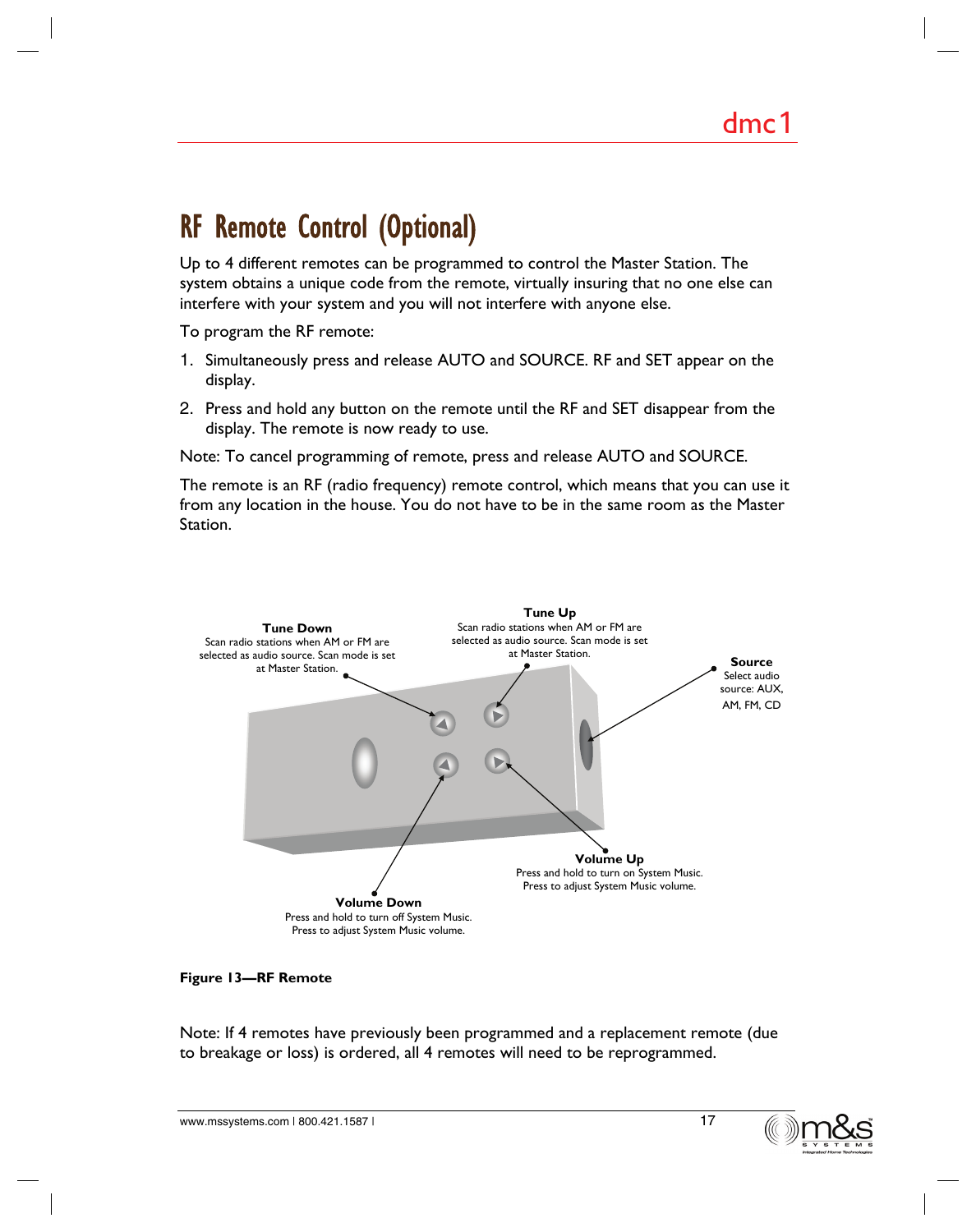## **Notes**